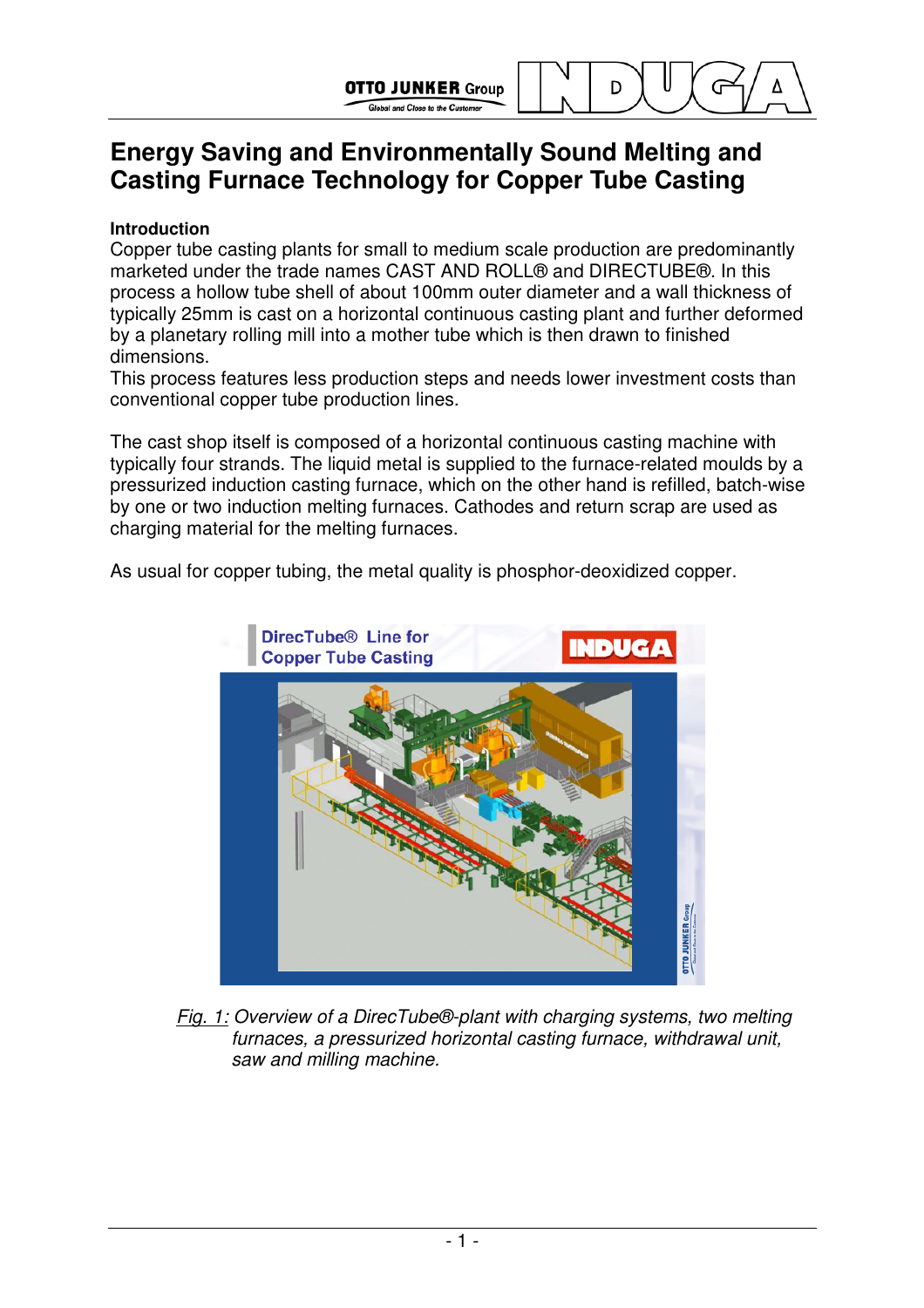**OTTO JUNKER Group** 

D

### **Charging System**

The first component of the cathode charging system is a cathode package storage conveyor, which is loaded by a forklift. From here the cathodes are isolated by a vacuum lifter, which puts the cathodes one by one on a tilting table. As soon as the tilting table has received one cathode, it tilts it into the vertical direction from where it is picked up by a clamping unit and lifted upwards.

Thereafter the cathode is alternatively charged into one of the two melting furnaces. To do this in a systematic way and under clean environment, the furnace hood has a slit at one side as well as on the top through which the cathode is moved into the furnace, lowered down into the melt and released.

A precise exhaust system insures that no dust comes out and that as little air as possible is sucked into the furnace.

It is clear that the cathodes have to be kept under roof for some time because only dry cathodes are allowed to be charged. The charging cycle depends on the castrate and is typically in the range of 90 sec.

The whole charging system is fully automatically controlled without any personnel being involved. Appropriate interlocking automatically stops the system for instance during furnace tilting or if the furnace is full. This function is controlled by load cells, which are installed under the furnace tilting chair.

If return scrap has to be charged, it can easily be done by a vibratory conveyor. For this the furnace hood is equipped with front doors. This process is manually operated.



Fig. 2: Charging System.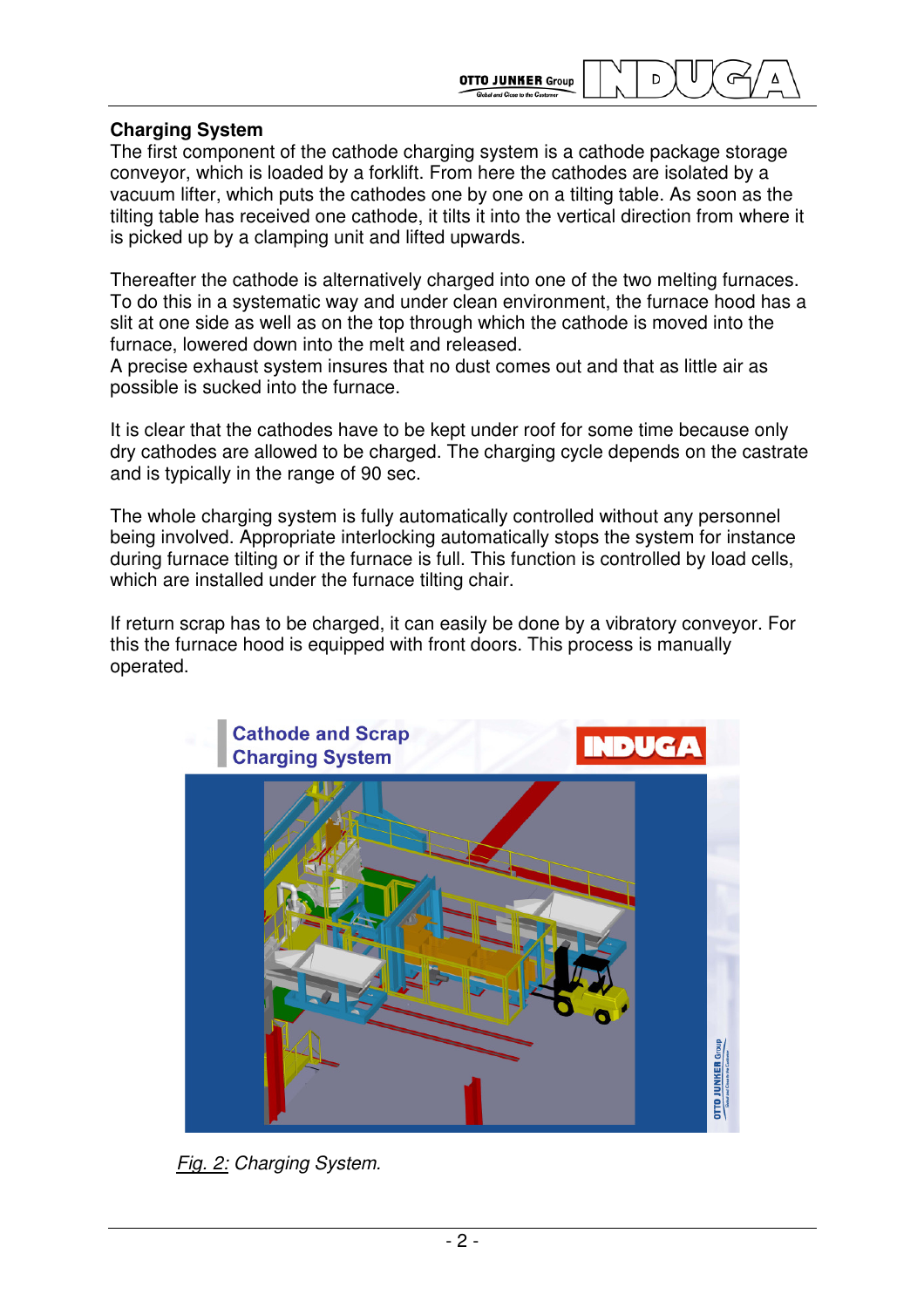

## **Melting Furnaces**

The two melting furnaces are designed as channel-type induction furnaces comprising a vessel-like body under which a W-type channel inductor is flanged. Discharging is done through a siphon-like spout into a launder from where the molten metal flows into the casting furnace.

The furnace capacity is about 7 tons with a useful capacity of about 3 tons. Each furnace is heated by a 900 kW channel-type inductor.

The residence time inside the furnaces is relatively high due to the alternative melt transfer. This is important for good phosphorous reaction and low residual oxygen level. Of course, this may also be achieved by only one melting furnace if its design is accordingly.

As already mentioned, the furnaces are positioned on load cells to control the filling weight. This information is used to automatize the charging process.



Fig. 3: Melting Furnace for Copper Cathodes and Return Scrap.

The quality of the DHP copper melt produced is determined in this line on the one hand by the choice of the raw material. On the other hand, further passive measures are taken to prevent an unnecessary oxygen enrichment of the melt. This starts with the individual charging of the cathodes into the channel-type melting furnaces that are designed to minimize oxygen absorption. The cathode is charged into the furnace by a claw in such a way that it is completely immersed into the copper melt, and hence melts below the surface of the liquid copper without contacting the furnace atmosphere.

The melted copper is then transferred by the shortest route via the hollow tilting bearing of the melting furnace and a short launder to the inlet siphon of the casting furnace.

Of course, the copper melt is protected by dry charcoal all the time.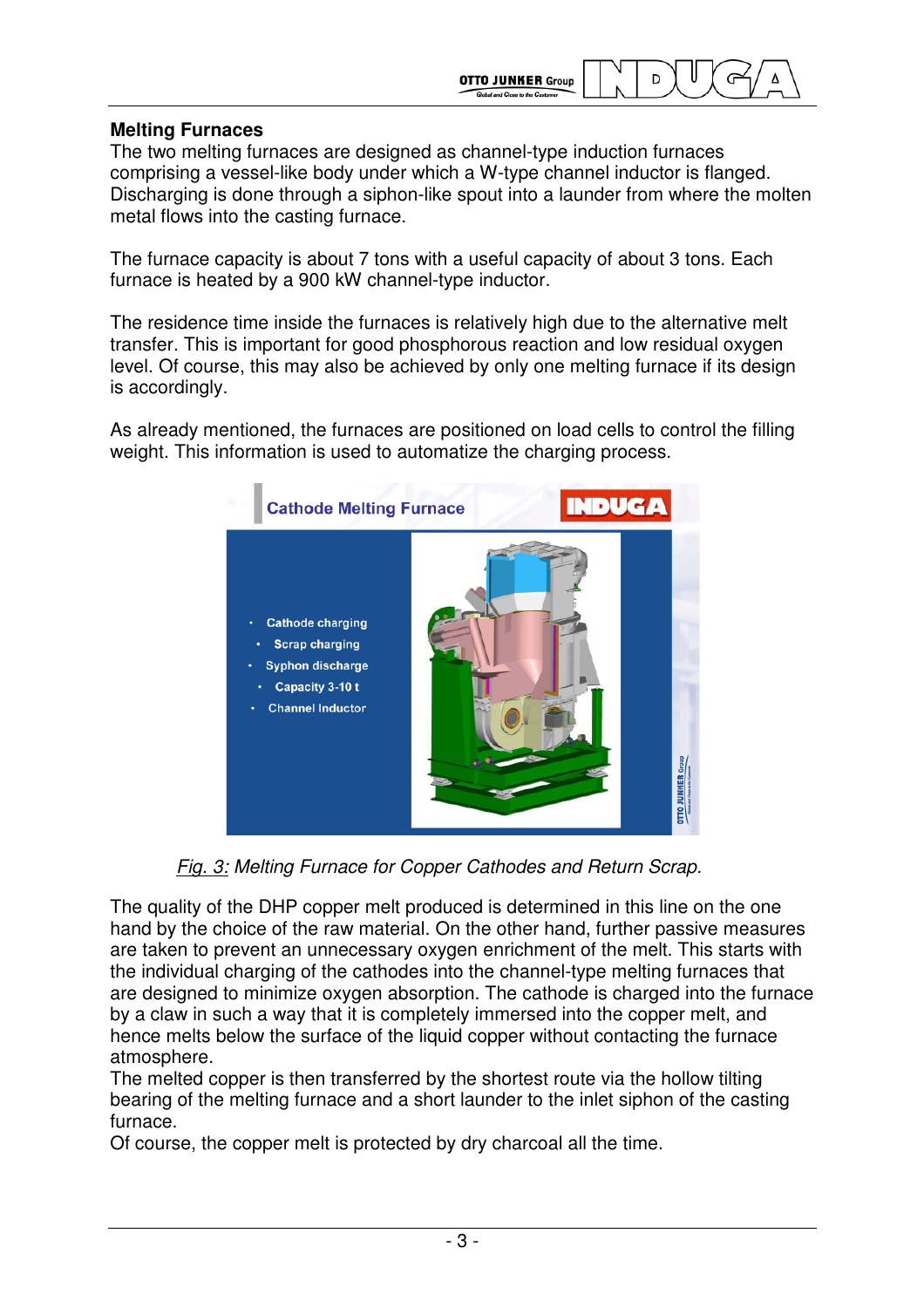

## **Casting Furnace**

A pressurized multi-chamber induction furnace is used as casting furnace. It consists of a charging chamber, a pressure and a casting chamber that are heated by a channel-type inductor which is integrated into the furnace itself in a sandwich-like manner between the chambers.

The casting furnace has typically a total capacity of 10 tons, a useful capacity of 6 tons and a heating capacity of 350 kW.



Fig. 4: The multi-chamber pressurized casting furnace.

Thanks to its special design, this casting furnace offers the following benefits:

- Quick mould changing
- Constant metallo-static bath level above the mould
- Extremely low inclusion rate thanks to the separation of casting and recharging
- Negligible metal burn-off thanks to the nitrogen pressurization
- Constant casting temperature due to optimized inductor positioning